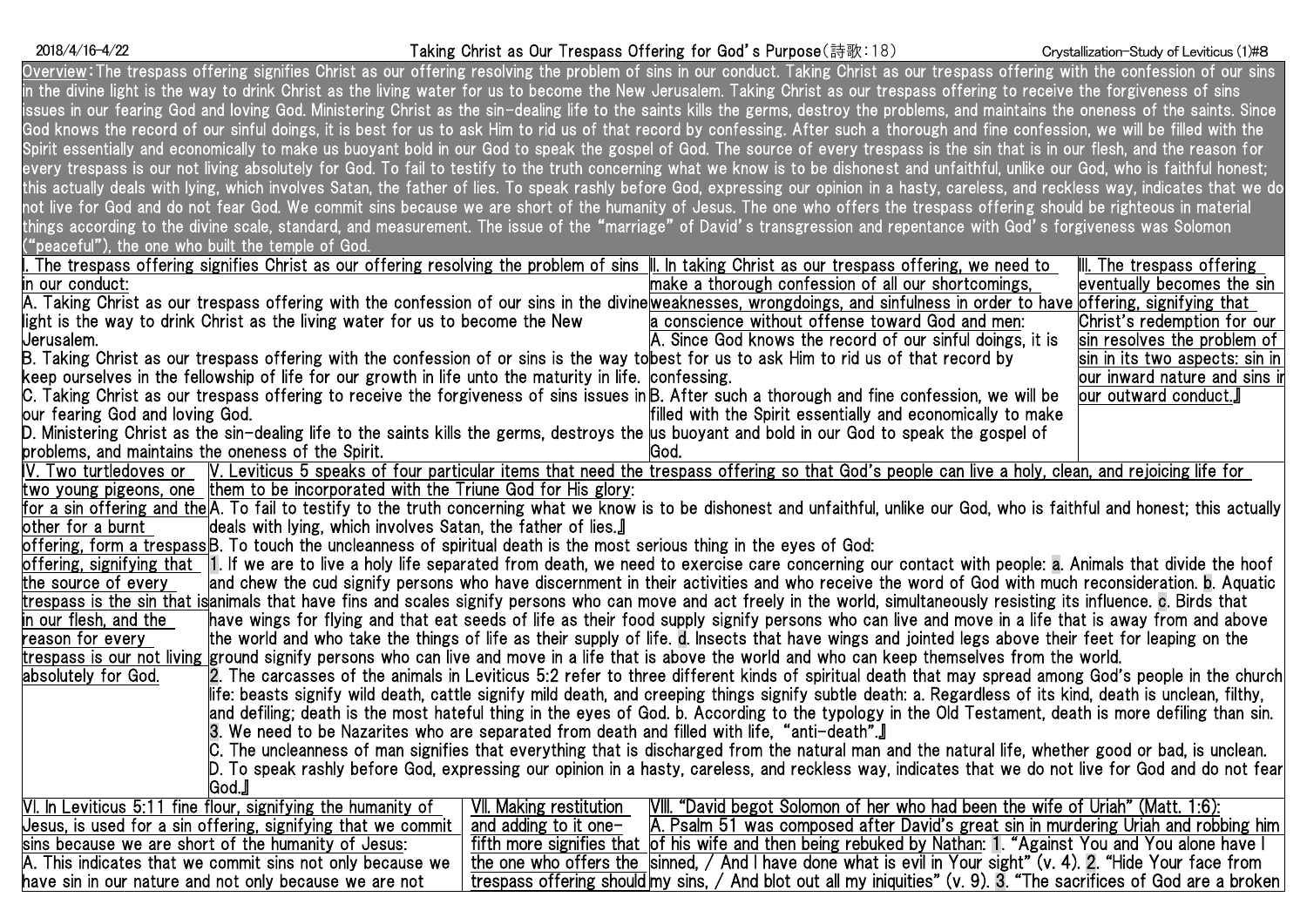| absolute for God but also because we do not have the<br>humanity of Jesus; in His humanity Jesus has no sin in Him<br>land is absolute for God.<br>B. The tenth part of an ephah of fine flour offered for a $sin$ and measurement.<br>offering signifies that only a small portion of the humanity<br>of Jesus is needed to kill the negative things within us and<br>to supply our need. | be righteous in material spirit; / A broken and a contrite heart, O God, You will not despise" (v. 17). 4. "Do<br>things according to the good in Your good pleasure unto Zion; / Build the walls of Jerusalem" (v. 18).<br>divine scale, standard, B. The issue of the "marriage" of David's transgression and repentance with God's<br>forgiveness was Solomon ("peaceful"), the one who built the temple of God:<br>1. The church is always built up by this kind of person—a Solomon—one who is the<br>lissue of man's transgression and repentance plus God's forgiveness.<br>2. When we experience the marriage of our transgression and repentance with God's |
|--------------------------------------------------------------------------------------------------------------------------------------------------------------------------------------------------------------------------------------------------------------------------------------------------------------------------------------------------------------------------------------------|----------------------------------------------------------------------------------------------------------------------------------------------------------------------------------------------------------------------------------------------------------------------------------------------------------------------------------------------------------------------------------------------------------------------------------------------------------------------------------------------------------------------------------------------------------------------------------------------------------------------------------------------------------------------|
|                                                                                                                                                                                                                                                                                                                                                                                            | forgiveness, we become very useful in the building up of the church.                                                                                                                                                                                                                                                                                                                                                                                                                                                                                                                                                                                                 |

Day1: 1 John 1:8 If we say that we do not have sin, we are deceiving ourselves, and the truth is not in us. 9 If we confess our sins, He is faithful and righteous to forgive us our sins and cleanse us from all unrighteousness.

1 Pet. 2:24 Who Himself bore up our sins in His body on the tree, in order that we, having died to sins, might live to righteousness; by whose bruise you were healed. Isa. 53:5 But He was wounded because of our transgressions; He was crushed because of our iniquities; The chastening for our peace was upon Him, And by His stripes we have been healed. 6 We all like sheep have gone astray; Each of us has turned to his own way, And Jehovah has caused the iniquity of us all To fall on Him 10 But Jehovah was pleased to crush Him, to afflict Him with grief. When He makes Himself an offering for sin, He will see a seed, He will extend His days, And the pleasure of Jehovah will prosper in His hand. 11 He will see the fruit of the travail of His soul, And He will be satisfied; By the knowledge of Him, the righteous One, My Servant, will make the many righteous, And He will bear their iniquities.

Day2:Lev. 10:17 Why have you not eaten the sin offering in the place of the sanctuary? For it is most holy, and He gave it to you to bear the iniquity of the assembly, to make expiation for them before Jehovah.

5:6 - And he shall bring his trespass offering to Jehovah for his sin which he has committed, a female from the flock, a sheep or a goat, as a sin offering; and the priest shall make expiation for him on account of his sin.

Psa. 51:2 Wash me thoroughly from my iniquity, And from my sin cleanse me.

Gal. 6:1 Brothers, even if a man is overtaken in some offense, you who are spiritual restore such a one in a spirit of meekness, looking to yourself lest you also be tempted.

Day3: Lev. 5:1 And if anyone sins when he hears the voice of a adjuration and he is a witness, either seeing or knowing about a matter, if he does not speak up, then he shall bear his injquity.

John 8:44 You are of your father the devil, and you want to do the desires of your father. He was a murderer from the beginning and does not stand in the truth, because there is no truth in him. When he speaks the lie, he speaks it out of his own possessions; for he is a liar and the father of it.

Lev. 5:7 And if he cannot afford a lamb, then he shall bring as his trespass offering to Jehovah for that in which he has sinned two turtledoves or two young pigeons, one for a sin offering and the other for a burnt offering.

Day4:Lev. 11:3 Whatever has a divided hoof, that is, has its hoof split in two, and

chews the cud among the beasts, that you may eat.

5:2 Or if anyone touches any unclean thing, whether the carcass of an unclean animal or the carcass of unclean cattle or the carcass of unclean swarming things, and it escapes his notice, and he is unclean, then he will be guilty.

Day5: Lev. 5:3 Or if he touches the uncleanness of man. whatever his uncleanness is with which he becomes unclean, and it escapes his notice, when he comes to know it, then he will be guilty. 4 Or if anyone a swears rashly with his lips to do evil or to do good, whatever it is that a man utters rashly with an oath, and it escapes his notice, when he comes to know it, then he shall be guilty in one of these things.

Day6: Lev. 5:11 But if he cannot afford two turtledoves or two young pigeons, then he shall bring as his offering for that which he has sinned, the tenth of an ephah of fine flour for a sin offering; he shall put no oil upon it nor put any frankincense upon it, for it is a sin offering.

Matt. 1:6 ・・・And David begot Solomon of her who had been the wife of Uriah, 《Composition for prophecy》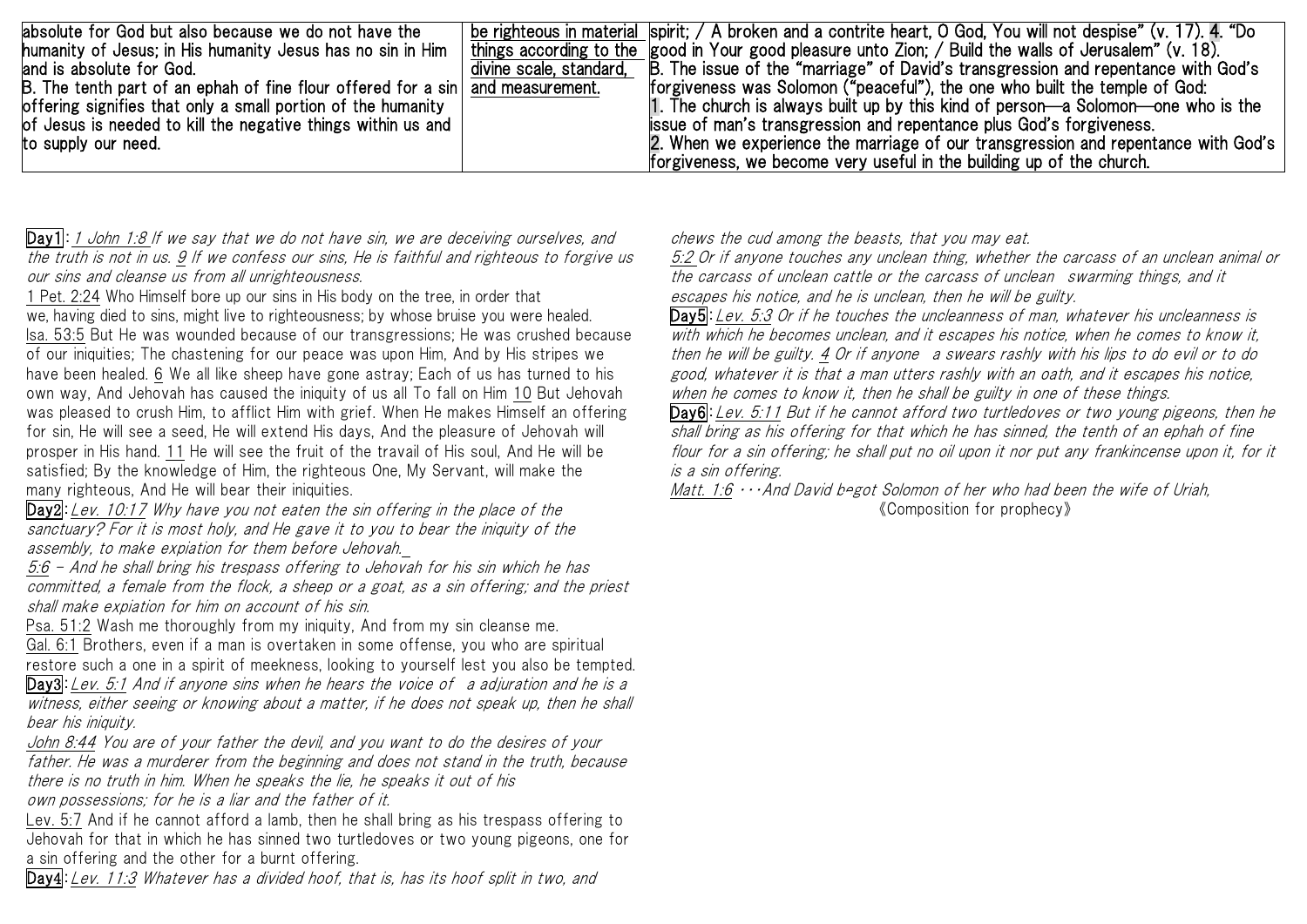### Experience $\Omega$ : Be filled with the Holy Spirit by confessing your sins enlightened and staying in the fellowship of the eternal life

If we sense that we are not approved, we can make a thorough confession of our sins, wrongdoings, shortcomings, and failures. Then the blood of the Lord Jesus will cleanse us immediately (1 John 1:9), and we can approve ourselves. All of us should practice this, especially when we come to the Lord's table. To partake of the Lord's table is a very serious matter.

It would be wonderful if all of us could spend one or two hours with the Lord personally to make a thorough confession....It is always better to make such a confession by yourself....We all need a private time to confess everything to God. We do not need to be afraid of Him knowing our sins since He knows them all already. Since He knows the record of all our sinful doings, it is best for us to ask Him to rid us of that record by confessing. All of us need this.

To have a fine forgiveness, you must make a fine confession, confessing to the Lord in a detailed way. Everyone who has done this and who does this can testify that after a thorough confession, they are filled with the Spirit within and clothed with the Spirit without. They have the inward, essential filling of the Spirit and the outward, economical filling of the Spirit.

#### For Junior/Senior High Students

1 John 1:2 (And the life was manifested, and we have seen and testify and report to you the eternal life, which was with the Father and was manifested to us);

6 If we say that we have fellowship with Him and yet walk in the darkness, we lie and are not practicing the truth; 7 But if we walk in the light as He is in the light, we have fellowship with one another, and the blood of Jesus His Son cleanses us from every sin. 8 If we say that we that we do not have sin, we are deceiving ourselves, and the truth is not in us. 9 If we confess our sins, He is faithful and righteous to forgive us our sins and cleanse us from all unrighteousness.

There is the eternal life in 1 John 1:2, the fellowship of the eternal life in 1:6, the light of God and the blood of Jesus in 1:7, being not able to say that we do not have sin under the light of God, and confessing our sins and forgiving our sins in 1:9. In these portions of the Word, you see the cycle of the spiritual life. Such cycle consists of the eternal life, the fellowship of the eternal life, the divine light, and the blood of Jesus the Son of God. The more you enjoy the fellowship of the divine life, the more you receive the divine light. The more you receive the divine light, the more you experience the cleansing of the blood of Jesus. This cycle will make you go on in the growth of the divine life to reach maturity in life.

While enjoying the Lord in your church life, you have enlightenment by the Lord. Once you are enlightened, do not make any excuses or confess other's sins. If you do so, you will be separated from the fellowship of the divine life. Be submissive to the Lord and confess simply your enlightened sins. Then, you can stay in the fellowship of life.

 You may repeat sins that come from your shortcomings. For example, you happened to have a good test result so you became conceited and neglected to study for the next test. As a result, you took a bad score on the test. This sin was enlightened and pointed out by the Lord, but because you did not confess that particular sin, you fell into darkness and repeated the similar failure again and again. Under such situation, you should not be unbelieving to think "Since I repeated the same failure for many times, it is too late to confess the sin". What is important for Christians is to be simple and to have faith. The blood of the Son of God can cleanse you from any kinds of sins. Experience to be filled with the Holy Spirit by being simple to accept the truth of the Word, confess your sins and return to the fellowship of the eternal life.

## Experience $(2)$ : God can transform you by using your big failure

Psalm 51 is David's psalm of repentance. David repented and God forgave (2 Sam. 12:13). There was repentance and there was forgiveness. Altogether we have three items here: transgression, repentance, and forgiveness. If we put all three together, the result is Solomon. You need to be right in the eyes of God all the time. But be assured that your being right is not good for building up the church....But one day you will do something awful....Then you need to read Psalm 51, make it your psalm, and go to the Lord, saying, "Lord, I repent. Against Thee and only Thee have I done this evil thing. Forgive me." After this repentance, you will have another marriage, the marriage of your transgression and repentance with God's forgiveness. This will bring forth a Solomon, one who is peaceful to you and beloved of the Lord. This person will build up the church, God's temple. At that time you will be very useful in the building up of the church.

#### For young working saints

As a business person, you may make a big failure. For example, you are a project leader, and your boss often reminded you to decide the project's policy by a certain deadline. Nevertheless, you wasted much time and passed the deadline with nothing decided. A great loss was brought to your superior and the members of the project. As a result, you were taken off the project leader and were branded as "person who cannot accomplish things" by the company. Your failure was unintentional, but the failure has put you up against the wall in the company.

First you need to realize the effect of the blood of Jesus His Son, is eternal. Eternity is not only unlimited in time but also has no limitation in nature. Then you should know that God uses your failure to expose you and show you that there is no hope in your flesh. Ultimately, God can use your failure to bring forth Solomon for the building up of the church.

Rom. 8:28 And we know that all things work together for good to those who love God, to those who are called according to His purpose.

30 And those whom He predestinated, these He also called; and those whom He called, these He also justified; and those whom He justified, these He also glorified.

Therefore, you must not fall into unbelief in your great failure. There may seem to be having no escape, but it does not mean that there is none. Also, God has a positive purpose to help you grow by using your embarrassing failure. You should not get lost in introspection and say, "I am a useless person, I do not have hope, I cannot get over it because ofsuch terrible failure." On the one hand, you should realize that flesh is not improvable and there is no hope in flesh. But on the other hand, if you love God, these great failures will work together and provide you spiritual benefits. Pray with faith, "O Lord Jesus, I thank you, I repent my pitiful sin to You, such sin is bad and pitiful, but the blood of Jesus the Son I believe in, has effect on such sin, praise the blood of Jesus. Please forgive my sin, Amen! Not only that, but God is not going to forsake someone like me, transform me for the perfection of Your economy. Your economy far transcends my mind and senses, I will exercise my faith, come to Your Word, believe it and accept it. Oh Lord Jesus, I love You. Even though I failed, I can still renew my consecration. I